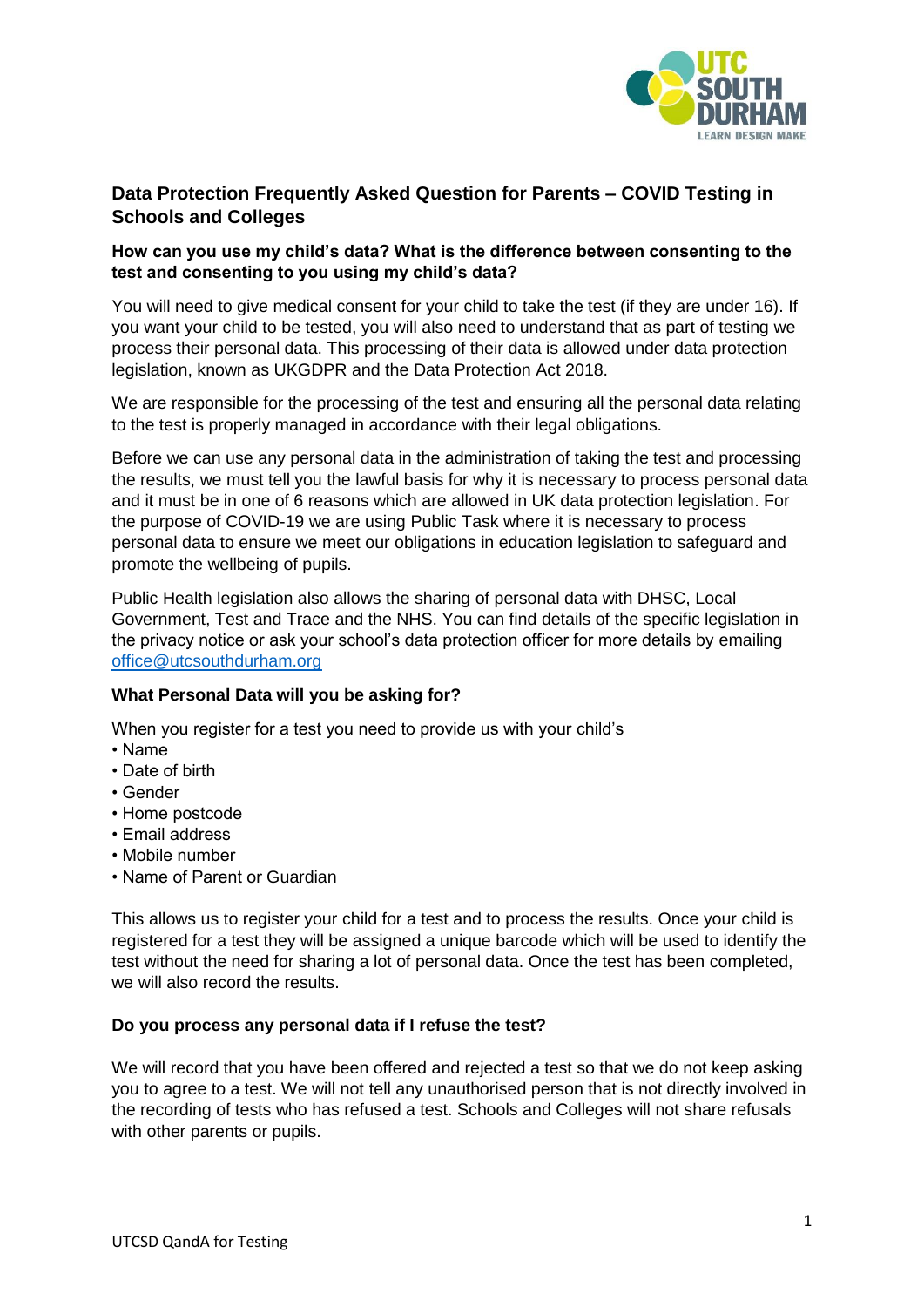# **What Personal Data is used in getting test results?**

We will use the personal data you provided when you register your child for the test to send the result to the named parents/guardians of children who test positive for coronavirus on the day of the test. You will not be informed of a negative test.

If you test positive, your son/daughter will be offered a further test of a different kind (called a PCR test) to confirm that your test result and details for this will be sent by email/and or text to parents/legal guardians within 24-48 hours of the test by the NHS. We may also suggest booking in for a test at a testing centre.

### **Who are results shared with?**

In the event of a positive result, in addition to sharing with the parent/guardian we will only share the result with appropriate contacts such as the head teacher and named nominated person in the school to allow us to start their own COVID isolation processes. We will not tell any unauthorised person (that is anyone not involved in the recording of test results) who has received a positive result. Schools and Colleges will not share positive results with other parents or pupils.

In the event of a negative result, we will only share the result with appropriate contacts such as the head teacher and named nominated person. We will not tell any unauthorised person (that is anyone not involved in the recording of test results) who has received a negative result. Schools and Colleges will not share negative results with other parents or pupils.

All results - both positive and negative - are shared by us with the Department for Health and Social Care (DHSC). DHSC will share results with the NHS to offer advice and support. Results will also be sent to your GP so they can support you. If your son/daughter have tested positive, a notification will be sent to Public Health England to enable them to contact people who have been in close contact with your child.

### **Will you tell people connected with my child if they have had a test?**

No. We will not tell anyone that is not directly involved with administrating the test who has had a test and who has not had a test, or what any of the result. If we have to advise other parents that their child has to isolate due to another receiving a positive test, we will not identify any individual positive results and you do not have any rights to know who may have tested positive.

### **Will my child's personal data be used for research and statistical purposes?**

Yes. However, data used for research and statistical purposes by DHSC/NHS will not use any personal data that can identify your child. Aggregate level data that will not identify individuals will be used. This is lawful under UK data protection legislation. That is not directly involved in the recording of tests who has refused a test. Schools and Colleges will not share refusals with other parents or pupils.

### **How will my child's data be used?**

Your child's details will be used to complete testing. As part of testing, details of pupils and their parents or guardians, as well as staff, may be used for: